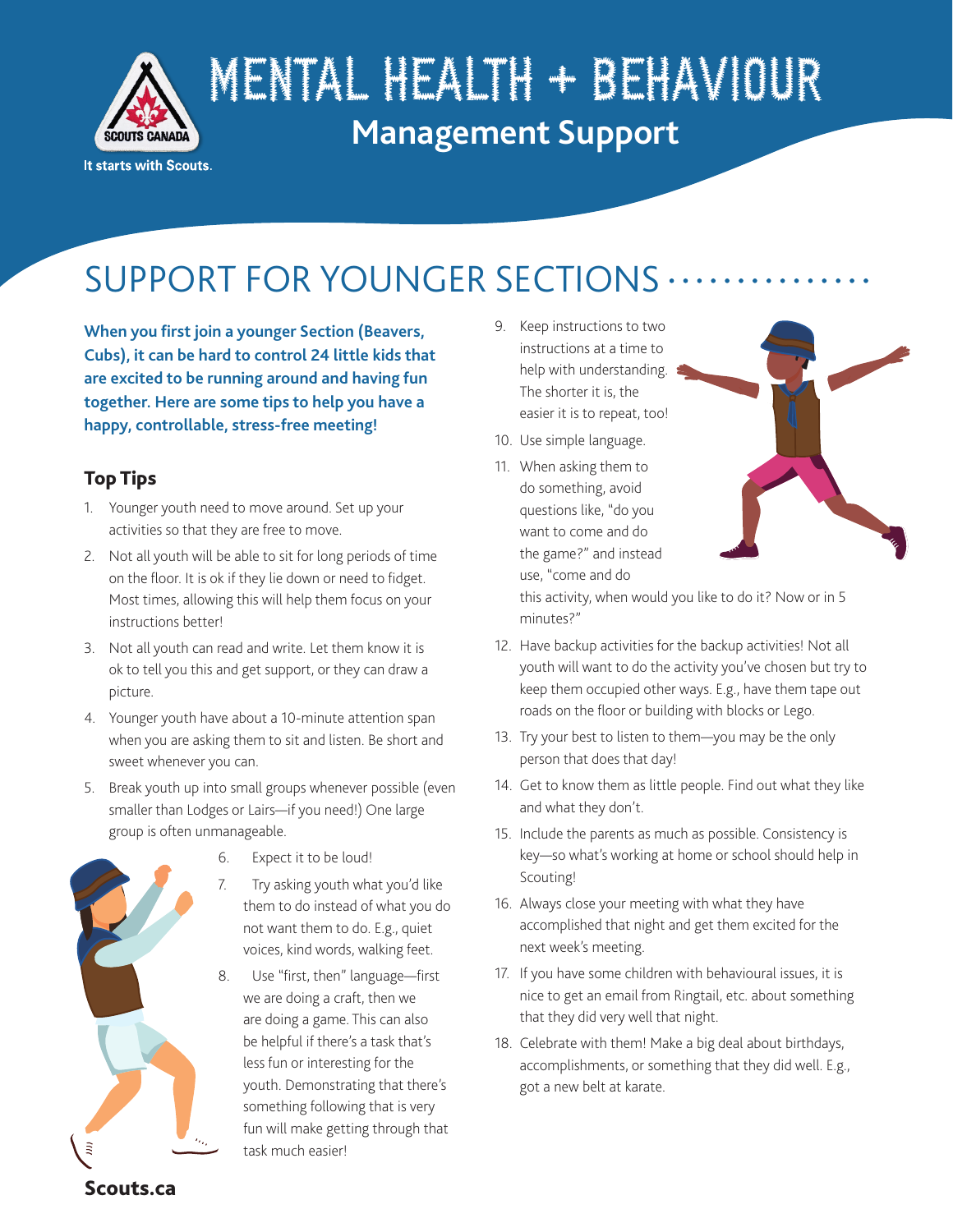## Look After Yourself

- 1. Beavers can be tiring—it is ok to ask for help or take a break.
- 2. Share the workload with the other Scouters. Shared leadership is important!
- 3. Work with your strengths, but also don't be afraid try new things. Scouts is a development journey for everyone!
- 4. If you are having issues with a child, include the parents from the start. Don't sugar-coat the youth's behaviour, be truthful and ask them for help.
- 5. Have parents help where they can. If you need help cutting out activities, shopping for camp, help cleaning up at the end of the night, help carrying things out to your car etc., ask the parents if they can support you in small ways.
- 6. Develop relationships with parents in your Colony where you can and utilize their strengths to support you.

#### Resources

- **[Promoting Positive Behaviour and Managing](https://scoutsca.s3.amazonaws.com/2019/02/behaviour-guide-en.pdf)  [Challenging Situations](https://scoutsca.s3.amazonaws.com/2019/02/behaviour-guide-en.pdf)** Guide
- Check out the webinar on **[Managing Behaviour](https://www.youtube.com/watch?v=VS_HKT4RtxU)  [Positively](https://www.youtube.com/watch?v=VS_HKT4RtxU)** on the David Huestis Learning Centre (DHLC).
- **[Erasing the Stigma](https://www.scouts.ca/resources/activity-finder/activity-finder/erasing-the-stigma.html)**, **[Desktop Zen Garden](https://www.scouts.ca/resources/activity-finder/activity-finder/desktop-zen-garden.html)**, **[Rose](https://www.scouts.ca/resources/activity-finder/activity-finder/roses-and-thorns.html)  [and Thorns](https://www.scouts.ca/resources/activity-finder/activity-finder/roses-and-thorns.html)**, **[Positivity Tree](https://www.scouts.ca/resources/activity-finder/positivity-tree.html)**, **[Forest Bathing](https://www.scouts.ca/resources/activity-finder/activity-finder/forest-bathing.html)**, **[A Feeling of Belonging](https://www.scouts.ca/resources/activity-finder/a-feeling-of-belonging.html)**, **[It's My Feelings](https://www.scouts.ca/resources/activity-finder/activity-finder/its-my-feelings.html)**, **[Let's](https://www.scouts.ca/resources/activity-finder/lets-chill.html)  [Chill](https://www.scouts.ca/resources/activity-finder/lets-chill.html)**, **[Gratitude Changes Everything!](https://www.scouts.ca/resources/activity-finder/gratitude-changes-everything!.html/)**, **[That](https://www.scouts.ca/resources/activity-finder/that-musical-feeling.html)  [Musical Feeling](https://www.scouts.ca/resources/activity-finder/that-musical-feeling.html)** Activities
- Child Development Map

## ANXIETY & WORRIES

**Anxiety is a catch-all term for anxiety-related disorders, which may include Panic Disorder, Post-Traumatic Stress Disorder, Generalized Anxiety Disorder, specific phobias, and many other disorders. In this instance, we are looking at anxiety, as well as general worries that can affect anyone.** 

### Understand

- Youth may experience anxiety or worries about things that are completely inconsequential, or do not seem like they should matter—misplacing an item, doing an activity incorrectly, being away from home, a change of plans, etc. While these feelings may seem silly or unnecessary to an adult, remember that these are real feelings—the youth is feeling them as strongly as any other feeling.
- Youth with anxiety disorders may feel heightened emotions—these disorders can lead to such distress that they may interfere with their ability to cope. For youth with anxiety disorders, worry and fear are constant, overwhelming and may be debilitating.
- Some youth may have techniques (or may be on medication) to help them cope. Others may still be figuring out what works best for them—try to be understanding and kind.
- It can be easy to feel frustrated when a youth is experiencing heightened anxiety or worry—especially when it seems like they're worrying about 'nothing.' Talk to them, understand their feelings and reassure them without dismissing their feelings—use phrases like 'I understand you're upset about how your Beaver Buggy turned out. What can we do to fix it?' rather than 'It's not a big deal—don't worry about it.'
- You may not be able to help youth to solve the problem they are anxious about—support and encourage them but recognize that there may be more to this than a simple band-aid solution (and that's not your fault!). Sometimes, things will be completely out of your control. Offer reassurance, check in when needed and be an active listener. Sometimes, listening and reassuring is all you can do, but it can have a great impact on youth.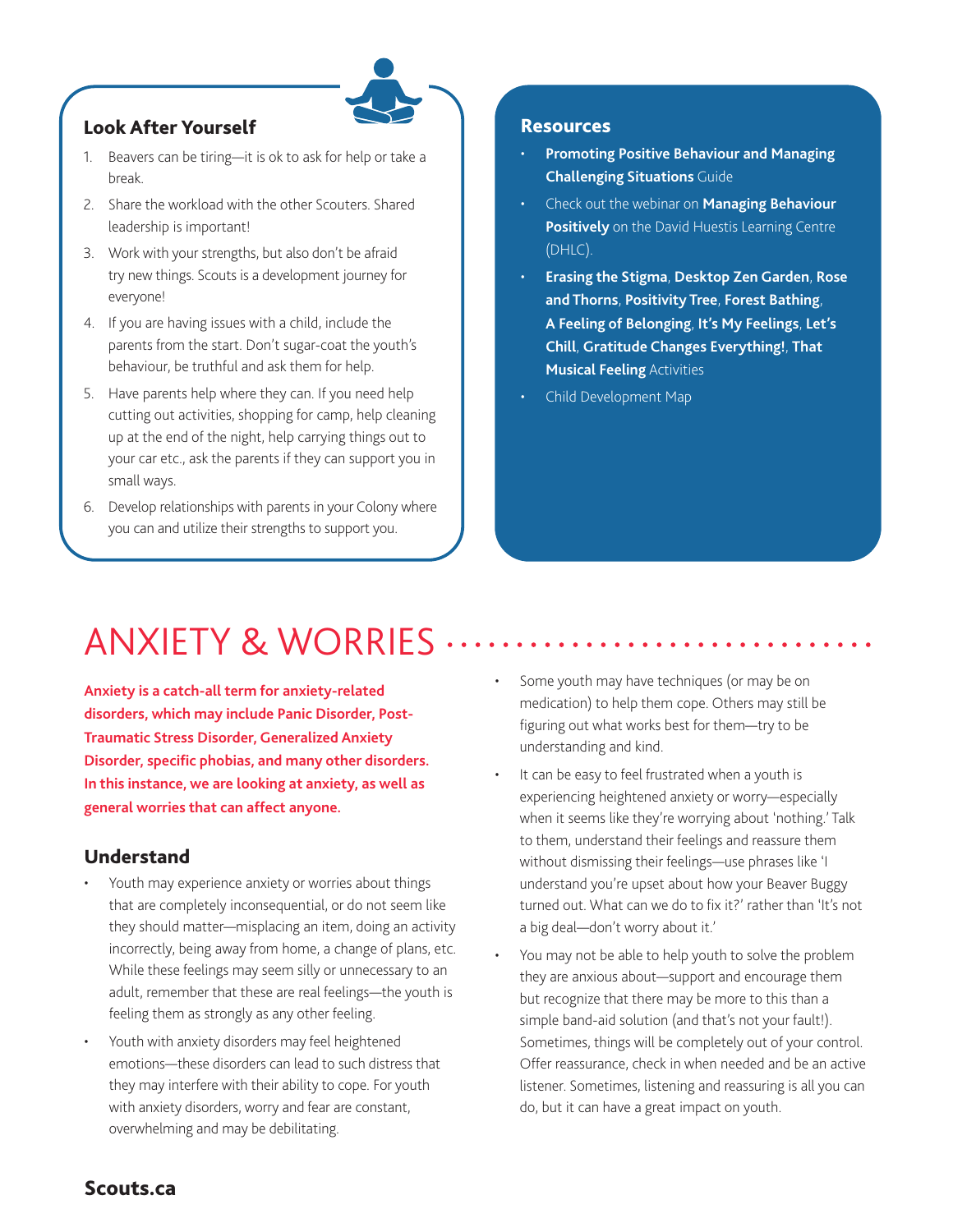## Top Tips

- 1. Reassure youth and be an active listener.
- 2. Help them through a grounding exercise if they need it. Sometimes, if a youth is experiencing a panic attack, or is very worked up about a certain worry, it can be easy for them to feel detached from reality or from their current situation. Ask them to tell you five things that they can hear, then four things they can see, three things they can feel, two things they can smell and one thing they can taste.
- 3. Deep breaths, simple meditation or light stretches may also help.
- 4. Work through problem-solving with the youth and encourage them to actively help solve the problem with you. What can you do to help them? What can they do to help themselves?
- 5. Even youth without a diagnosed anxiety disorder may experience symptoms of anxiety or heightened worry, especially in new or unexpected situations. Things like homesickness may also occur. In all situations, offer reassurance to the youth and try to help them solve the problem. Do not dismiss their worries but talk through them. Figure out what is worrying them (youth may not know) and try to give names to their feelings—these can be big feelings for little kids, so naming them might help them to cope better.
- 6. Be patient. Be comforting, but not dismissive.
- 7. Sometimes, youth might just need a break to collect themselves. Especially as youth get older, it can be embarrassing to cry in front of others. Have a small collection of 'break time' activities available—a deck of cards, some books, colouring pages, fidget toys, etc. that a youth can quietly use on their own when they need a break. You can even always make these items accessible so that youth can just grab the items and go sit quietly when needed, without having to draw too much attention to themselves.
- 8. Use the resources available to you—and parents are resources! Work with the youth's family to figure out some techniques that they may use at home and keep them up to date on what is happening. This is also a great way to set boundaries (e.g., at what point should you call home during a meeting or camp).

## Look After Yourself

- This can be exhausting, and as you get tired, it can be easy to lose your cool. Don't be afraid to tap another Scouter for help if you need it.
- It can be easy for youth to 'cling' to a certain Scouter for comfort—they may always end up going to you when they are upset. That is ok if you can handle it, but there is no shame if you cannot. Respectfully bring another Scouter into the conversation and encourage the youth to speak with that Scouter as well.
- Take a break—it can be stressful to deal with an anxious youth at camp or at a meeting. After the youth has calmed down enough to be able to return to the activity, take a few minutes to yourself. Take a walk, grab a drink of water, or even just sit for a few minutes.

## External Resources

- For further information, check out **[Anxiety Canada](https://www.anxietycanada.com/learn-about-anxiety/anxiety-in-children/)**  resources.
- **[Better Mental Health for All—Scouts UK Activities](https://www.scouts.org.uk/about-us/help-others/community/better-mental-health-for-all/)**

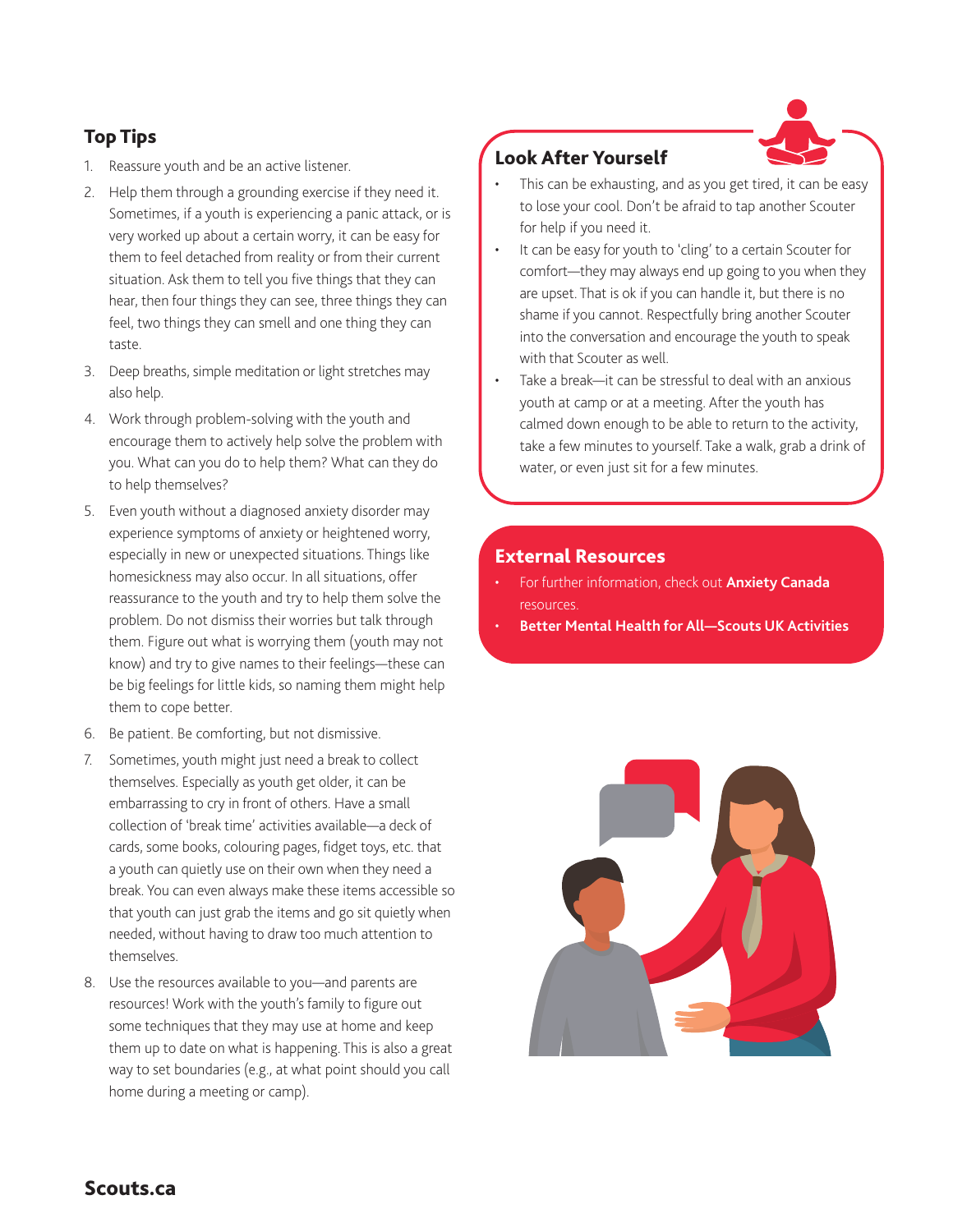## ATTENTION DEFICIT HYPERACTIVITY DISORDER (ADHD)

**Attention Deficit Hyperactivity Disorder (ADHD) effects the nervous system and is most often genetic. The three main symptoms or presentations of ADHD are inattentiveness, hyperactivity, and impulsivity, and may be mild, moderate, or severe. Children and youth with ADHD may need extra support in regulating their emotions, making decisions, and changing learning styles to support full understanding.** 

## Understand

- 1. Encourage, celebrate, and reinforce positive behaviours whenever you can. Kids do well if they can—how can we support them to have a fun time at Scouts?
- 2. Behaviour management is not a 'one-size-fits-all' situation. What works for some children with ADHD may not work with others—and that is okay.
- 3. Help children understand their feelings and avoid denying them. Although they may seem silly to you, they are a big deal to them. Help them put a name on that feeling!
- 4. Praise graciously, but wisely. Be overly specific about what you're praising them for, so children know you really mean it.
- 5. Include the child in the problem solving. Provide autonomy by giving fair choices and working as a team. For youth with ADHD, it can be a little more difficult to regulate emotions and understand.
- 6. Try your best to see the world through the child's eyes. This might even help you spot the situations that might cause challenges before they even happen.
- 7. Sometimes, all we need is a break! Whether it's you, or the child, take a few minutes to re-group before jumping to solutions or consequences.

## Top Tips

#### **1. Involve parents for further strategies!**

- a. Parents are your best resource when it comes to managing the behaviour of your participants.
- b. Be sure to approach the parents in a respectful and concerned manner and be conscious of the language you use.
- c. Ask what you can do to help their child get the most out of their Scouting experience.



- d. Ask the parent to stay for meetings if the behaviour is not under control.
- e. Be sure to comply with any ongoing suggestions or treatment the youth has already been prescribed. *Consistency is key!*

#### **2. Support youth in dealing with their feelings:**

- a. We all have bad days, and kids do, too! Most of the time, what doesn't seem like a bad day to you might feel like the worst day for them.
- b. Work though the emotions together:
	- Be mindful of your words, i.e., "there's no reason to be this upset?" You wouldn't like to hear this from your spouse, friends, etc.
	- Avoid denying a child's feelings but help them to understand what they are feeling.
	- Listen quietly.
	- Acknowledge with a single word.
	- Give the feeling a name, i.e. "I can definitely understand you're feeling upset!"
	- Give the child his wishes in fantasy, i.e., we can't go to park cause of rain…. "I wish I could magically stop the rain and be able to take you to the park, too!"

### **3. Simplify your directions:**

- a. When giving direction, simplify to the 3 aspects of positive direction:
	- Say the child's name (to gain their attention)
	- Be sure to insert "please" and remain calm (modeling the behavior you wish to witness), and
	- Tell them what you would like them to do versus what not to do.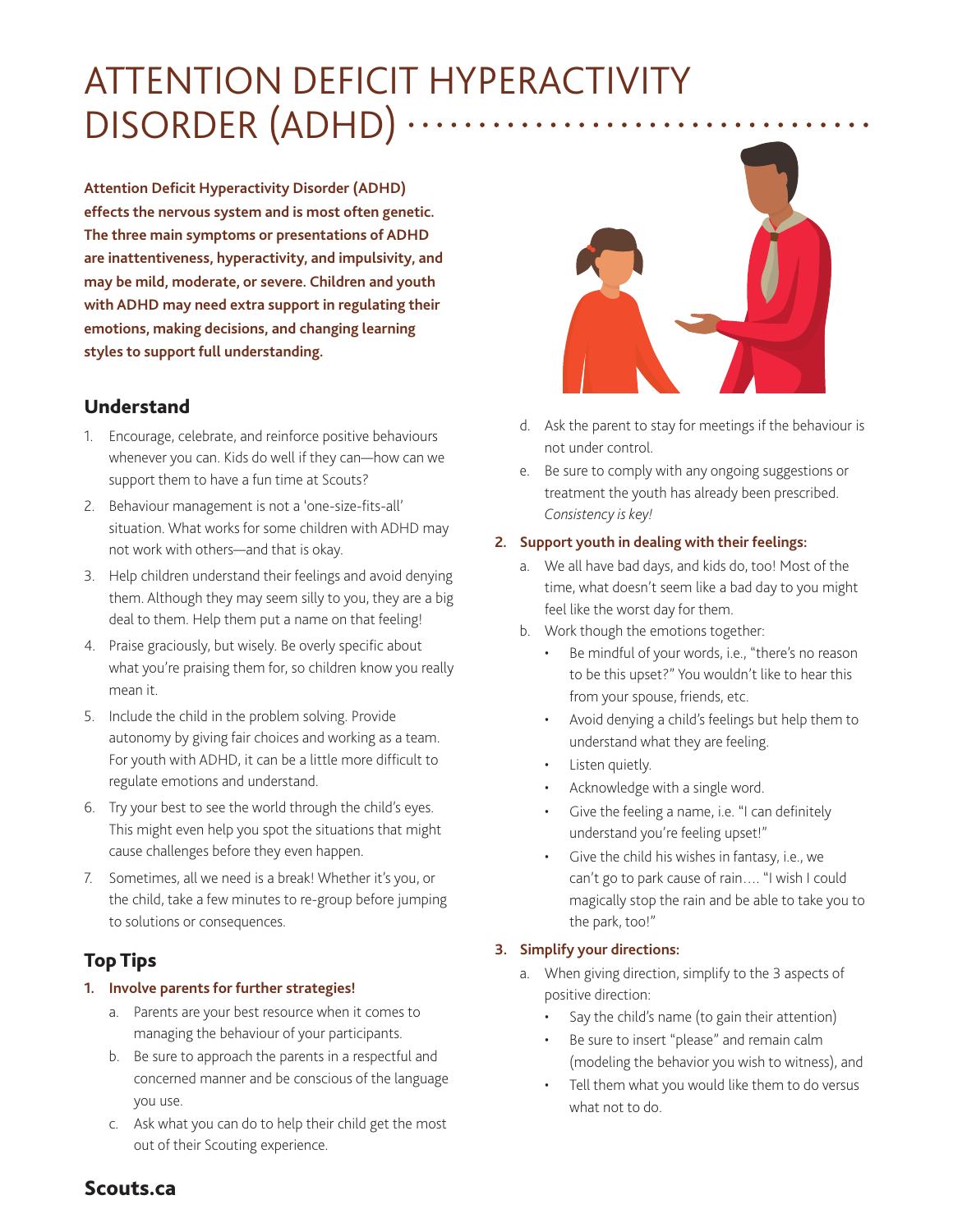#### **4. Use helpful strategies to mitigate stressful and agitating feelings:**

- a. Introduce visuals to help with predictability of schedule and keep a routine.
	- Visual Timer
	- Visual Meeting Schedule
	- First/Then Cards
	- Give countdowns.
	- Praise good transitions.
- b. Body breaks!
	- Body breaks can be effective if used in a positive and constructive way.
	- Allow plenty of "body breaks" and a quiet area where youth can go to calm down, regroup or simply reset.
	- Redirect negative behaviour with a positive option.
	- Do not reward bad behaviour, but perhaps offer a child who is having trouble some more responsibility to help redirect his/her energy.
	- Children know what they need best! Ask what they need (quiet time, a break, etc.) and listen.

#### **5. Encourage Autonomy**

#### **Step #1:** Change Your Lens

• Try to see the world through the child's eyes—this can help you spot the situations that might be a problem before you even get there.

#### **Step #2:** Put a name on their feeling!

- Help youth determine their triggers or what is causing them to feel a certain way.
- Focus on identifying the skills a child is lacking and the expectations they are having difficulty meeting that's frustrating them.
- Then, the goal is to help them solve those problems. Allow for agency!

#### **Step #3:** Problem solve together and create a "userfriendly" environment!

- Promote realism.
- Don't take it personally.
- Avoid power struggles-work together.
- Give choices.
- Offer appropriate awards and praise.
- Get to know them on a personal level-there is more to their world than Scouting!

## Look After Yourself

#### Take Ten:

- Take 10 Second Pause
- Take 10 Deep Breathes
- Take 10 Steps Back
- Take 10 Minute Break

It is totally ok to take a break and re-group or turn things over to someone else if you're feeling frustrated and need some time to relax.

- 1. Set boundaries! If you're not in the right headspace, or having a bad day yourself, recognize this and set your boundaries early. Scouting is meant to be fun and not add to your stresses!
- 2. Shared leadership is important in more ways than one. Share the role with someone else to avoid burnout or frustration.
- 3. Talk to others/problem-solve with other adults—how can we continue to support each other to ensure our Section remains positive and place for all youth to thrive and have fun? It's like that saying, "it takes a village!"
- 4. Find outside support if you need it. Whether that's within the Scouting world—Group Commissioner, Relationship Manager, Program Team, Safe Scouting—or someone else who can you support you in the community. Don't be afraid to do what you need to take care of yourself—both mentally and physically.

### External Resources

- For further information, check out Centre for **[ADHD](https://caddac.ca/)  [Awareness](https://caddac.ca/)**, Canada resources.
- **[How Should I Respond to Challenging Behaviours—](https://www.scouts.org.uk/volunteers/staying-safe-and-safeguarding/supporting-life-issues-and-young-people/volunteers-responsibilities/promoting-positive-behaviour/how-should-i-respond-to-challenging-behaviour/) [Scouts UK](https://www.scouts.org.uk/volunteers/staying-safe-and-safeguarding/supporting-life-issues-and-young-people/volunteers-responsibilities/promoting-positive-behaviour/how-should-i-respond-to-challenging-behaviour/)**